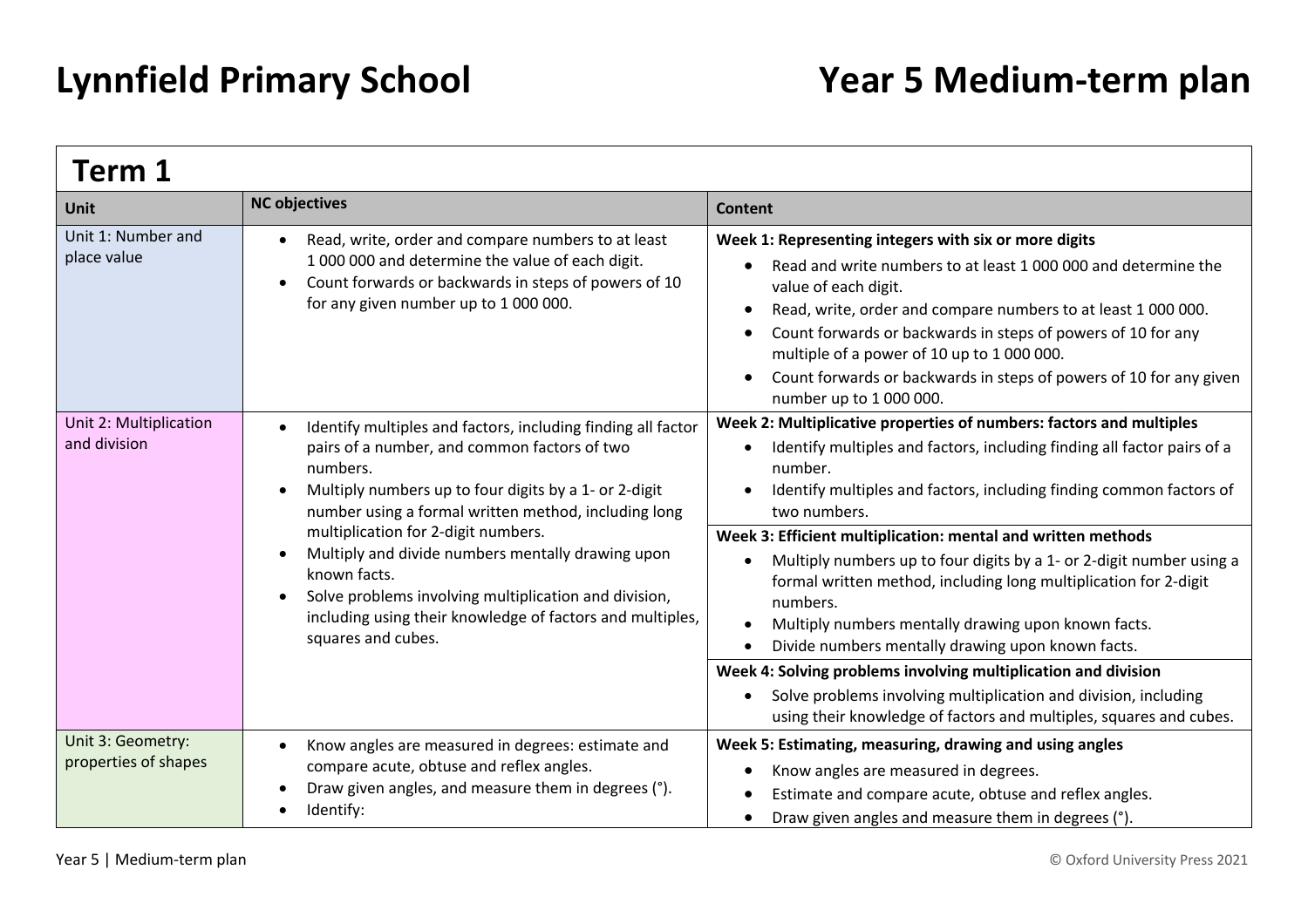|                                                                     | angles at a point and one whole turn (total<br>$\circ$<br>$360^{\circ}$ );<br>angles at a point on a straight line and $\frac{1}{2}$ a turn<br>$\circ$<br>(total 180°);<br>other multiples of 90°.<br>$\circ$                                                                                                                                                                                                                                                                                                                                                                                                                                                                                                                                                                  | Identify angles at a point and one whole turn (total 360°).<br>Identify angles at a point on a straight line and $\frac{1}{2}$ a turn (total<br>$180^{\circ}$ ).<br>Identify other multiples of 90°.<br>Week 6: Reasoning and problem solving with angles<br>Know angles are measured in degrees.<br>Estimate and compare acute, obtuse and reflex angles.<br>Draw given angles and measure them in degrees (°).                                                                            |
|---------------------------------------------------------------------|--------------------------------------------------------------------------------------------------------------------------------------------------------------------------------------------------------------------------------------------------------------------------------------------------------------------------------------------------------------------------------------------------------------------------------------------------------------------------------------------------------------------------------------------------------------------------------------------------------------------------------------------------------------------------------------------------------------------------------------------------------------------------------|---------------------------------------------------------------------------------------------------------------------------------------------------------------------------------------------------------------------------------------------------------------------------------------------------------------------------------------------------------------------------------------------------------------------------------------------------------------------------------------------|
|                                                                     |                                                                                                                                                                                                                                                                                                                                                                                                                                                                                                                                                                                                                                                                                                                                                                                | Identify angles at a point and one whole turn (total 360°).<br>Identify angles at a point on a straight line and $\frac{1}{2}$ a turn (total<br>$180^{\circ}$ ).                                                                                                                                                                                                                                                                                                                            |
| <b>Unit 4: Fractions</b><br>(including decimals and<br>percentages) | Compare and order fractions whose denominators are<br>all multiples of the same number.<br>Identify, name and write equivalent fractions of a given<br>$\bullet$<br>fraction, represented visually, including tenths and<br>hundredths.<br>Recognize mixed numbers and improper fractions and<br>convert from one form to the other and write<br>mathematical statements > 1 as a mixed number (e.g.<br>$^{2}/_{5}$ + $^{4}/_{5}$ = $^{6}/_{5}$ = 1 $^{1}/_{5}$ ).<br>Add and subtract fractions with the same denominator<br>and denominators that are multiples of the same<br>number.<br>Read and write decimal numbers as fractions (e.g. 0.71<br>$=$ $^{71}/_{100}$ ).<br>Recognize and use thousandths and relate them to<br>tenths, hundredths and decimal equivalents. | Week 7: Fractions in different forms<br>Compare and order fractions whose denominators are all multiples<br>of the same number.<br>Identify, name and write equivalent fractions of a given fraction,<br>represented visually.<br>Recognize mixed numbers and improper fractions.<br>Convert mixed numbers and improper fractions from one form to<br>the other and write mathematical statements > 1 as a mixed<br>number (e.g. $^{2}/_{5}$ + $^{4}/_{5}$ = $^{6}/_{5}$ = 1 $^{1}/_{5}$ ). |
|                                                                     |                                                                                                                                                                                                                                                                                                                                                                                                                                                                                                                                                                                                                                                                                                                                                                                | Week 8: Adding and subtracting fractions<br>Add and subtract fractions with the same denominator.<br>Add and subtract fractions with denominators that are multiples of<br>the same number.                                                                                                                                                                                                                                                                                                 |
|                                                                     |                                                                                                                                                                                                                                                                                                                                                                                                                                                                                                                                                                                                                                                                                                                                                                                | <b>Week 9: Decimal fractions</b><br>Identify, name and write equivalent fractions, represented visually,<br>including tenths and hundredths.<br>Read and write decimal numbers as fractions (e.g. $0.71 = \frac{71}{100}$ ).<br>Recognize and use thousandths and relate them to tenths,<br>hundredths and decimal equivalents.                                                                                                                                                             |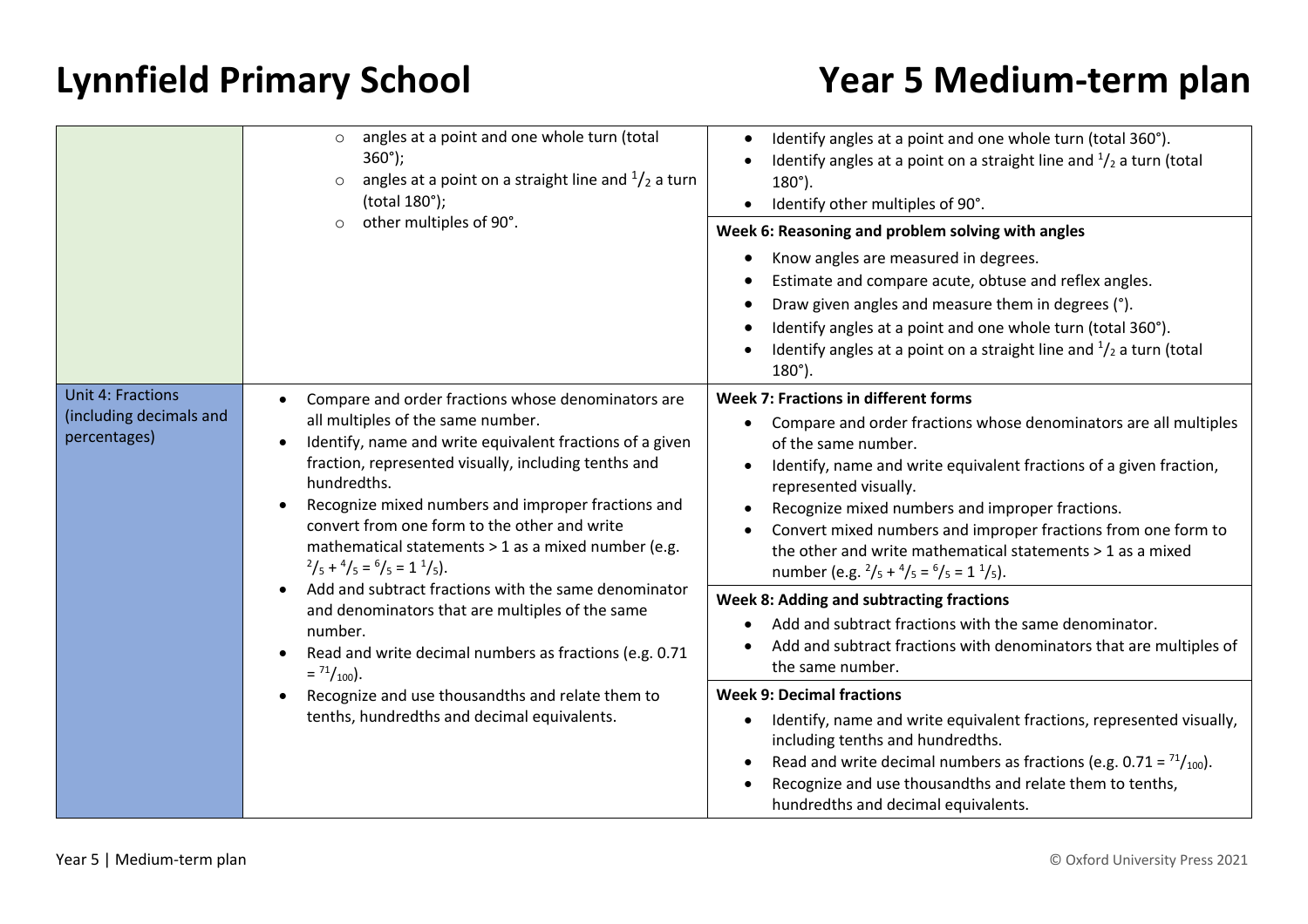| Unit 5: Addition and<br>subtraction | Add and subtract whole numbers with more than four<br>$\bullet$<br>digits, including using formal written methods<br>(columnar addition and subtraction).<br>Add and subtract numbers mentally with increasingly<br>$\bullet$<br>large numbers.<br>Use rounding to check answers to calculations and<br>$\bullet$<br>determine, in the context of a problem, levels of<br>accuracy.<br>Solve addition and subtraction multi-step problems in<br>contexts, deciding which operations and methods to use<br>and why.                                                                                                                                                                                                                                           | Week 10: Adding and subtracting using different methods<br>Add and subtract whole numbers with more than four digits,<br>including using formal written methods (columnar addition and<br>subtraction).<br>Add and subtract numbers mentally with increasingly large<br>numbers.<br>Use rounding to check answers to calculations and determine, in<br>the context of a problem, levels of accuracy.<br>Solve addition and subtraction multi-step problems in contexts,<br>deciding which operations and methods to use and why.                                                                                                                                                                                    |
|-------------------------------------|--------------------------------------------------------------------------------------------------------------------------------------------------------------------------------------------------------------------------------------------------------------------------------------------------------------------------------------------------------------------------------------------------------------------------------------------------------------------------------------------------------------------------------------------------------------------------------------------------------------------------------------------------------------------------------------------------------------------------------------------------------------|---------------------------------------------------------------------------------------------------------------------------------------------------------------------------------------------------------------------------------------------------------------------------------------------------------------------------------------------------------------------------------------------------------------------------------------------------------------------------------------------------------------------------------------------------------------------------------------------------------------------------------------------------------------------------------------------------------------------|
| <b>Unit 6: Measurement</b>          | Convert between different units of metric measure (e.g.<br>$\bullet$<br>kilometre and metre; centimetre and metre; centimetre<br>and millimetre; gram and kilogram; litre and millilitre).<br>Understand and use approximate equivalences between<br>$\bullet$<br>metric units and common imperial units such as inches,<br>pounds and pints.<br>Measure and calculate the perimeter of composite<br>$\bullet$<br>rectilinear shapes in centimetres and metres.<br>Estimate volume (e.g. using $1 \text{ cm}^3$ blocks to build<br>cuboids including cubes) and capacity (e.g. using water).<br>Use all four operations to solve problems involving<br>$\bullet$<br>measure (e.g. length, mass, volume, money) using<br>decimal notation, including scaling. | Week 11: Estimate, measure and solve perimeter problems<br>Convert between different units of metric measure (e.g. centimetre<br>$\bullet$<br>and metre; centimetre and millimetre).<br>Understand and use approximate equivalences between metric<br>$\bullet$<br>units and common imperial units, e.g. feet, inches.<br>Measure and calculate the perimeter of composite rectilinear<br>shapes in centimetres and metres.<br>Use addition and subtraction to solve problems involving measure<br>(e.g. length) using decimal notation.<br>Use all four operations to solve problems involving measure (e.g.<br>length) including scaling.<br>Week 12: Converting between units of measure for volume and capacity |
|                                     |                                                                                                                                                                                                                                                                                                                                                                                                                                                                                                                                                                                                                                                                                                                                                              | Convert between different units of metric measure, e.g. litre and<br>$\bullet$<br>millilitre.<br>Understand and use approximate equivalences between metric<br>units and common imperial units, e.g. pints.<br>Estimate volume (e.g. using $1 \text{ cm}^3$ blocks to build cuboids including<br>cubes) and capacity (e.g. using water).<br>Use addition and subtraction to solve problems involving measure<br>(e.g. volume) using decimal notation.                                                                                                                                                                                                                                                               |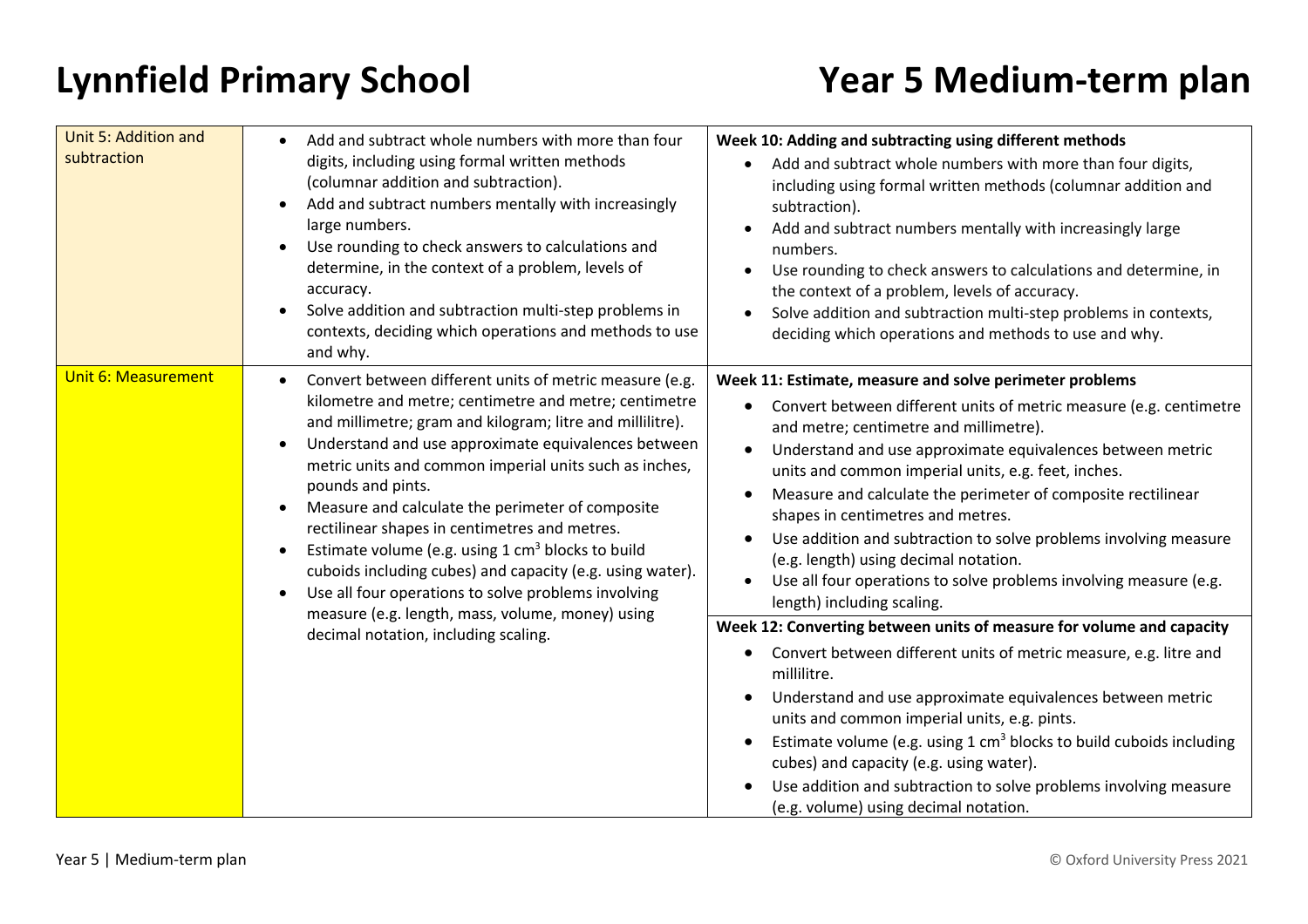|  | Use all four operations to solve problems involving measure (e.g. |
|--|-------------------------------------------------------------------|
|  | volume) including scaling.                                        |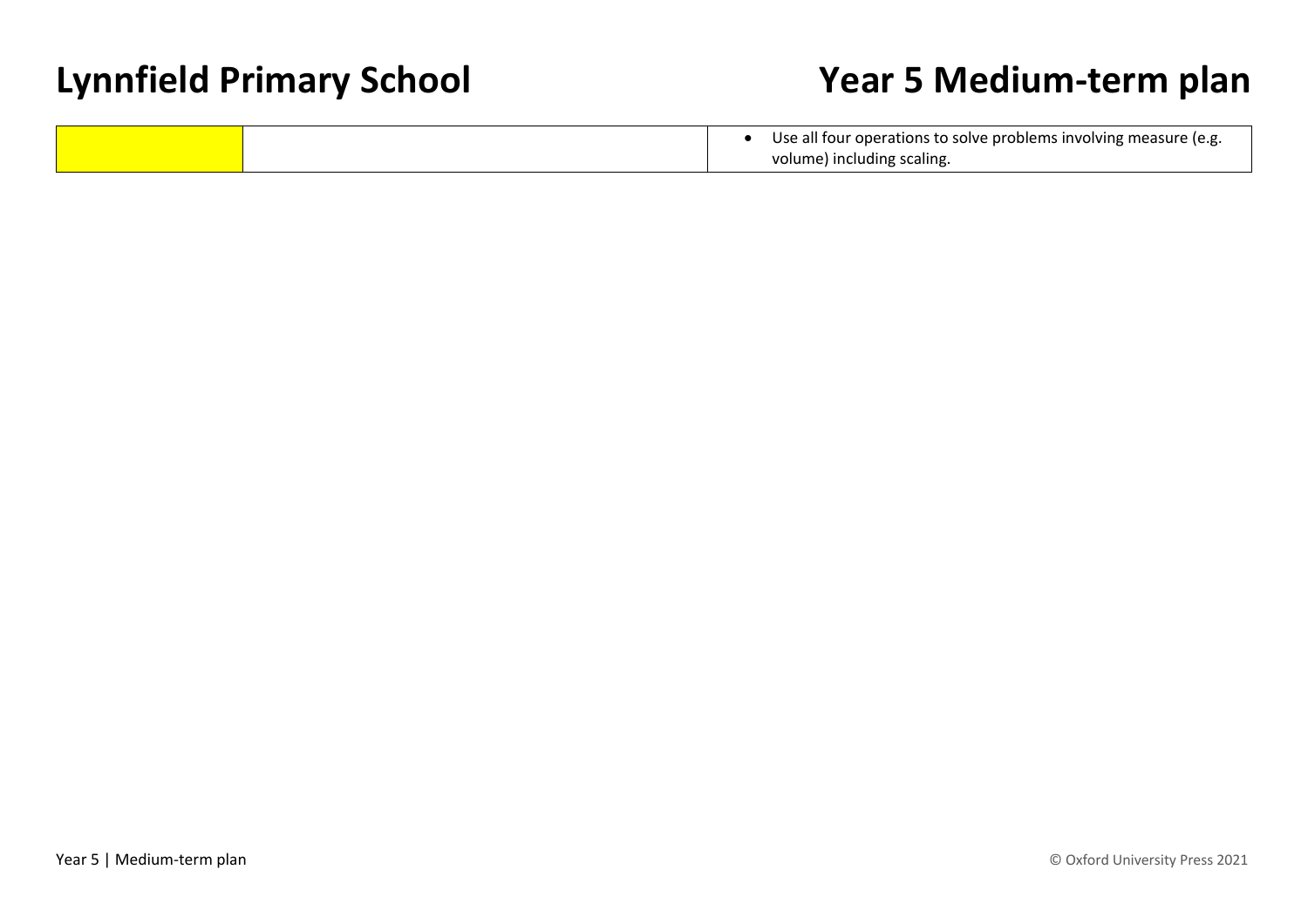| Term 2                                    |                                                                                                                                                                                                                                                                                                                                                                                                                                                    |                                                                                                                                                                                                                                                                                                                                                                                                                                                                                                                                                                                                                                         |  |  |
|-------------------------------------------|----------------------------------------------------------------------------------------------------------------------------------------------------------------------------------------------------------------------------------------------------------------------------------------------------------------------------------------------------------------------------------------------------------------------------------------------------|-----------------------------------------------------------------------------------------------------------------------------------------------------------------------------------------------------------------------------------------------------------------------------------------------------------------------------------------------------------------------------------------------------------------------------------------------------------------------------------------------------------------------------------------------------------------------------------------------------------------------------------------|--|--|
| Unit                                      | <b>NC objectives</b>                                                                                                                                                                                                                                                                                                                                                                                                                               | <b>Content</b>                                                                                                                                                                                                                                                                                                                                                                                                                                                                                                                                                                                                                          |  |  |
| Unit 7: Number and<br>place value         | Read, write, order and compare numbers to at least<br>1 000 000 and determine the value of each digit.<br>Count forwards or backwards in steps of powers of 10<br>$\bullet$<br>for any given number up to 1 000 000.<br>Round any number up to 1 000 000 to the nearest 10,<br>$\bullet$<br>100, 1000, 10 000 and 100 000.<br>Solve number problems and practical problems that<br>involve all of the above.                                       | Week 1: Large positive integers are all around us<br>Read and write numbers to at least 1 000 000 and determine the<br>value of each digit.<br>Read, write, order and compare numbers to at least 1 000 000.<br>Count forwards or backwards in steps of powers of 10 for any<br>multiple of a power of 10 up to 1 000 000.<br>Count forwards or backwards in steps of powers of 10 for any given<br>number up to 1 000 000.<br>Round any number up to 1 000 000 to the nearest 10, 100, 1000,<br>10 000 and 100 000.<br>Solve number problems that involve all of the above.<br>Solve practical problems that involve all of the above. |  |  |
| Unit 8: Multiplication<br>and division    | Know and use the vocabulary of prime numbers, prime<br>factors and composite (non-prime) numbers.<br>Establish whether a number up to 100 is prime and<br>recall prime numbers up to 19.<br>Multiply and divide numbers mentally drawing upon<br>$\bullet$<br>known facts.<br>Divide numbers up to four digits by a 1-digit number<br>using the formal written method of short division and<br>interpret remainders appropriately for the context. | Week 2: Primes, composites, multiples and factors<br>Know and use the vocabulary of prime numbers and composite<br>(non-prime) numbers.<br>Establish whether a number up to 100 is prime and recall prime<br>numbers up to 19.<br>Week 3: Calculating using mental and written methods for division<br>Divide numbers mentally drawing upon known facts.<br>Divide numbers up to four digits by a 1-digit number using the<br>formal written method of short division and interpret remainders<br>appropriately for the context.                                                                                                        |  |  |
| Unit 9: Geometry:<br>properties of shapes | Know angles are measured in degrees: estimate and<br>$\bullet$<br>compare acute, obtuse and reflex angles.<br>Draw given angles, and measure them in degrees (°).<br>Use the properties of rectangles to deduce related facts<br>and find missing lengths and angles.                                                                                                                                                                              | Week 4: Constructing shapes with given properties<br>Use the properties of rectangles to deduce related facts.<br>Find missing lengths and angles.                                                                                                                                                                                                                                                                                                                                                                                                                                                                                      |  |  |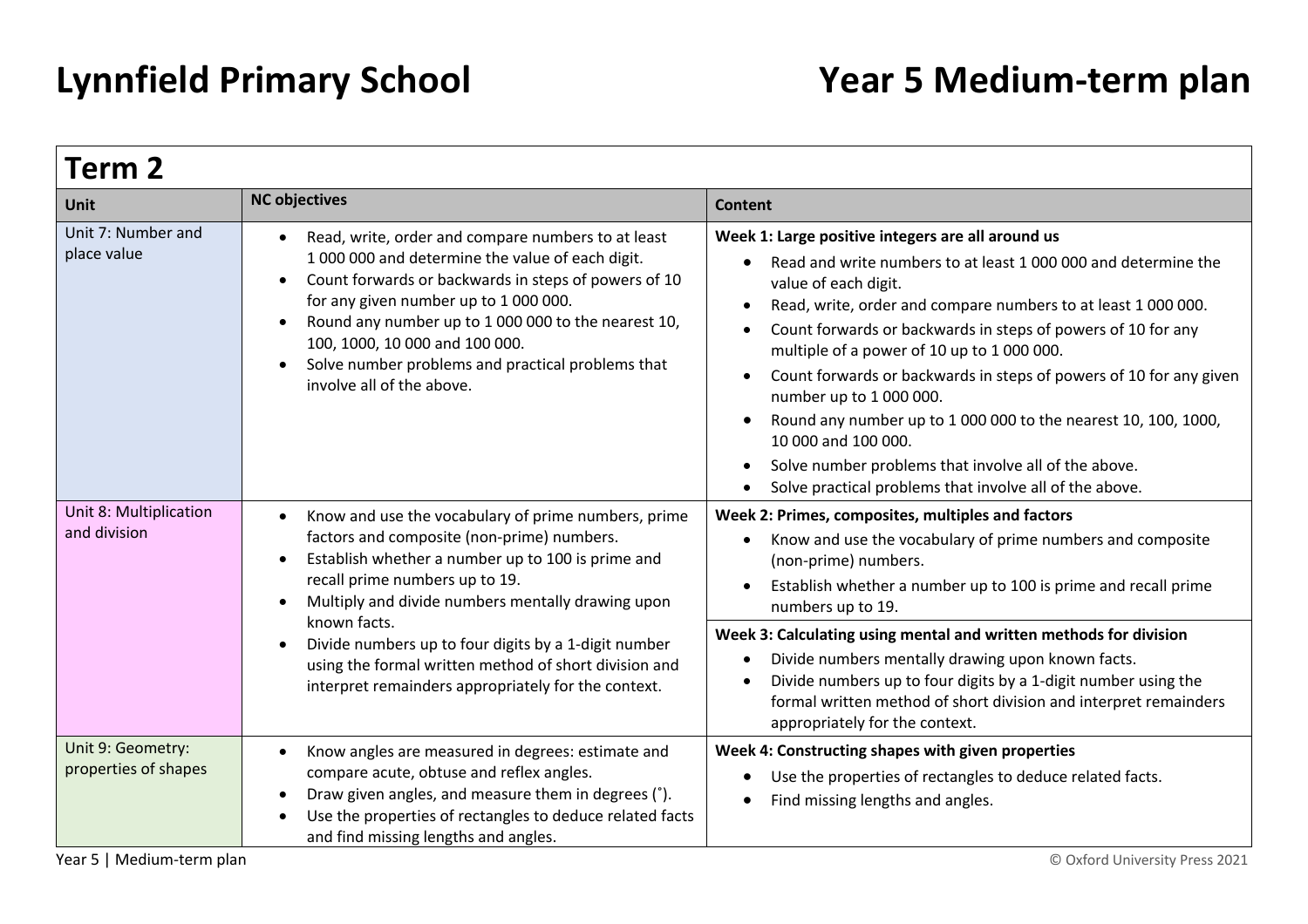|                                                               | Distinguish between regular and irregular polygons<br>based on reasoning about equal sides and angles.                                                                                                                                                                                                                                                                                                                                                                                                                                                                                                                                                                                 | Distinguish between regular and irregular polygons based on<br>reasoning about equal sides and angles.<br>Estimate and compare acute, obtuse and reflex angles.<br>Draw given angles, and measure them in degrees (°).                                                                                                                                                                                                                                                                                                                                                                                                                                                                                                                                                               |
|---------------------------------------------------------------|----------------------------------------------------------------------------------------------------------------------------------------------------------------------------------------------------------------------------------------------------------------------------------------------------------------------------------------------------------------------------------------------------------------------------------------------------------------------------------------------------------------------------------------------------------------------------------------------------------------------------------------------------------------------------------------|--------------------------------------------------------------------------------------------------------------------------------------------------------------------------------------------------------------------------------------------------------------------------------------------------------------------------------------------------------------------------------------------------------------------------------------------------------------------------------------------------------------------------------------------------------------------------------------------------------------------------------------------------------------------------------------------------------------------------------------------------------------------------------------|
| Unit 10: Fractions<br>(including decimals and<br>percentages) | Identify, name and write equivalent fractions of a given<br>fraction, represented visually, including tenths and<br>hundredths.<br>Recognize mixed numbers and improper fractions and<br>convert from one form to the other and write<br>mathematical statements > 1 as a mixed number (e.g.<br>$^{2}/_{5}$ + $^{4}/_{5}$ = $^{6}/_{5}$ = 1 $^{1}/_{5}$ ).<br>Read and write decimal numbers as fractions (e.g. 0.71<br>$=$ $^{71}/_{100}$ .<br>Recognize and use thousandths and relate them to<br>tenths, hundredths and decimal equivalents.<br>Read, write, order and compare numbers with up to<br>three decimal places.<br>Recognize the per cent symbol (%) and understand that | <b>Week 5: Understanding equivalences</b><br>Identify, name and write equivalent fractions, represented visually,<br>including tenths and hundredths.<br>Recognize mixed numbers and improper fractions.<br>Convert mixed numbers and improper fractions from one form to<br>the other and write mathematical statements > 1 as a mixed<br>number (e.g. $^{2}/_{5}$ + $^{4}/_{5}$ = $^{6}/_{5}$ = 1 $^{1}/_{5}$ ).<br>Read and write decimals numbers as fractions (e.g. $0.71 = \frac{71}{100}$ ).<br>Recognize and use thousandths and relate them to tenths,<br>hundredths and decimal equivalents.<br>Read, write, order and compare numbers with up to three decimal<br>places.<br><b>Week 6: Percentages</b><br>Recognize the per cent symbol (%) and understand that per cent |
| and as a decimal.                                             | per cent relates to 'number of parts per hundred', and<br>write percentages as a fraction with denominator 100,                                                                                                                                                                                                                                                                                                                                                                                                                                                                                                                                                                        | relates to 'number of parts per hundred'.<br>Write percentages as a fraction with denominator 100, and as a<br>decimal.                                                                                                                                                                                                                                                                                                                                                                                                                                                                                                                                                                                                                                                              |
| <b>Unit 11: Statistics</b>                                    | Solve comparison, sum and difference problems using<br>information presented in a line graph.                                                                                                                                                                                                                                                                                                                                                                                                                                                                                                                                                                                          | Week 7: Line graphs<br>Solve comparison problems using information presented in a line<br>$\bullet$<br>graph.<br>Solve sum and difference problems using information presented in<br>a line graph.                                                                                                                                                                                                                                                                                                                                                                                                                                                                                                                                                                                   |
| Unit 12: Addition and<br>subtraction                          | Add and subtract whole numbers with more than four<br>$\bullet$<br>digits, including using formal written methods<br>(columnar addition and subtraction).                                                                                                                                                                                                                                                                                                                                                                                                                                                                                                                              | Week 8: Missing numbers and solving problems in context<br>Add and subtract whole numbers with more than four digits,<br>including using formal written methods (columnar addition and<br>subtraction).                                                                                                                                                                                                                                                                                                                                                                                                                                                                                                                                                                              |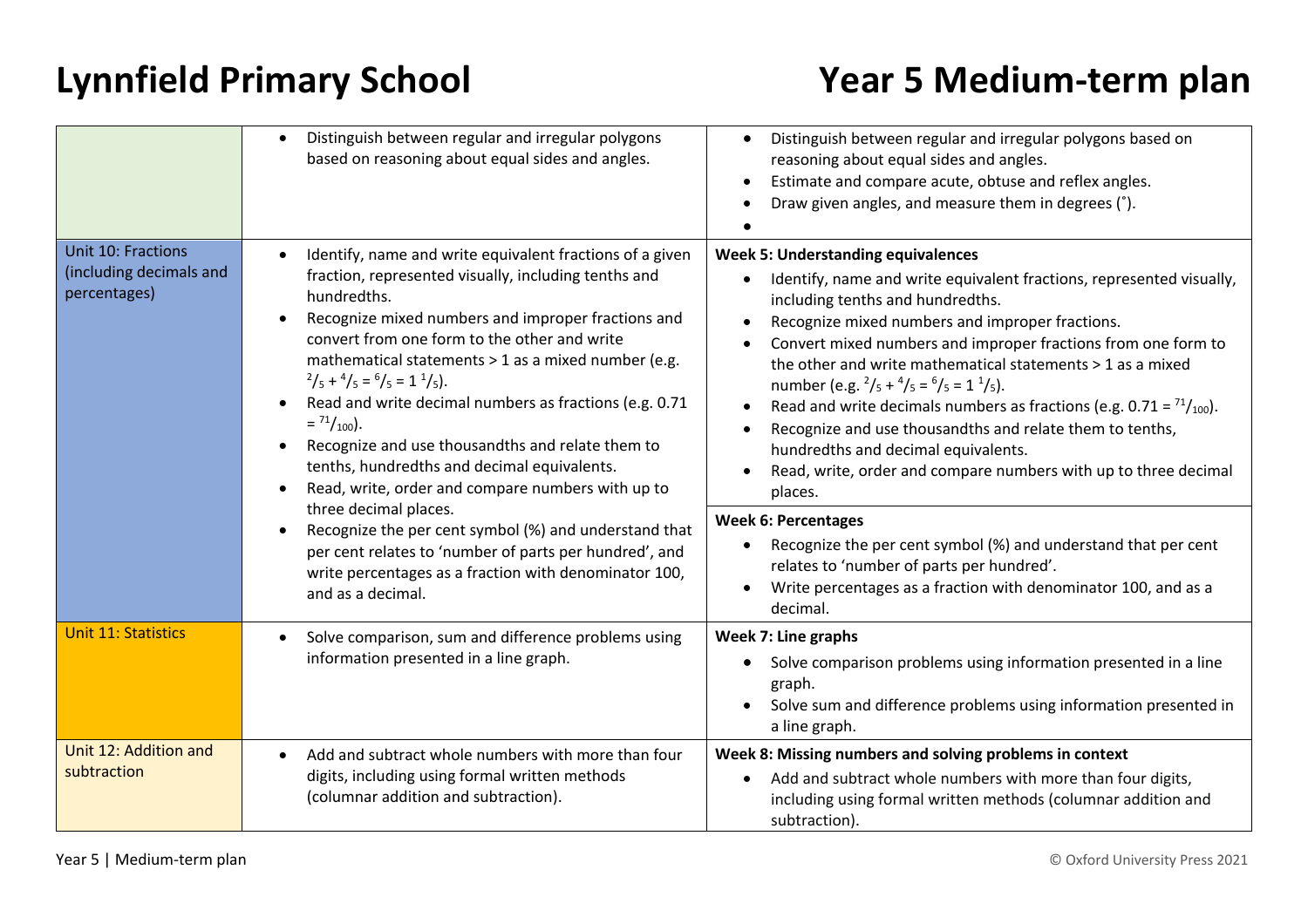|                                              | Add and subtract numbers mentally with increasingly<br>large numbers.<br>Use rounding to check answers to calculations and<br>determine, in the context of a problem, levels of<br>accuracy.<br>Solve addition and subtraction multi-step problems in<br>contexts, deciding which operations and methods to<br>use and why. | Add and subtract numbers mentally with increasingly large<br>numbers.<br>Use rounding to check answers to calculations and determine, in<br>the context of a problem, levels of accuracy.<br>Solve addition and subtraction multi-step problems in contexts,<br>deciding which operations and methods to use and why.                                                                                                                |
|----------------------------------------------|-----------------------------------------------------------------------------------------------------------------------------------------------------------------------------------------------------------------------------------------------------------------------------------------------------------------------------|--------------------------------------------------------------------------------------------------------------------------------------------------------------------------------------------------------------------------------------------------------------------------------------------------------------------------------------------------------------------------------------------------------------------------------------|
| <b>Unit 13: Measurement</b>                  | Calculate and compare the area of rectangles (including<br>squares), including using standard units, square<br>centimetres (cm <sup>2</sup> ) and square metres (m <sup>2</sup> ) and estimate<br>the area of irregular shapes.                                                                                             | Week 9: Calculating, estimating and comparing areas<br>Calculate the area of rectangles (including squares), including using<br>standard units, square centimetres (cm <sup>2</sup> ) and square metres (m <sup>2</sup> ).<br>Compare the area of rectangles (including squares), and including<br>using standard units, square centimetres $(cm2)$ and square metres<br>(m <sup>2</sup> )<br>Estimate the area of irregular shapes. |
| Unit 14: Geometry:<br>position and direction | Identify, describe and represent the position of a shape<br>following a reflection or translation, using the<br>appropriate language, and know that the shape has not<br>changed.                                                                                                                                           | Week 10: Reflecting and translating shapes in the first quadrant<br>Identify, describe and represent the position of a shape following a<br>reflection, using the appropriate language, and know that the<br>shape has not changed.<br>Identify, describe and represent the position of a shape following a<br>translation, using the appropriate language, and know that the<br>shape has not changed.                              |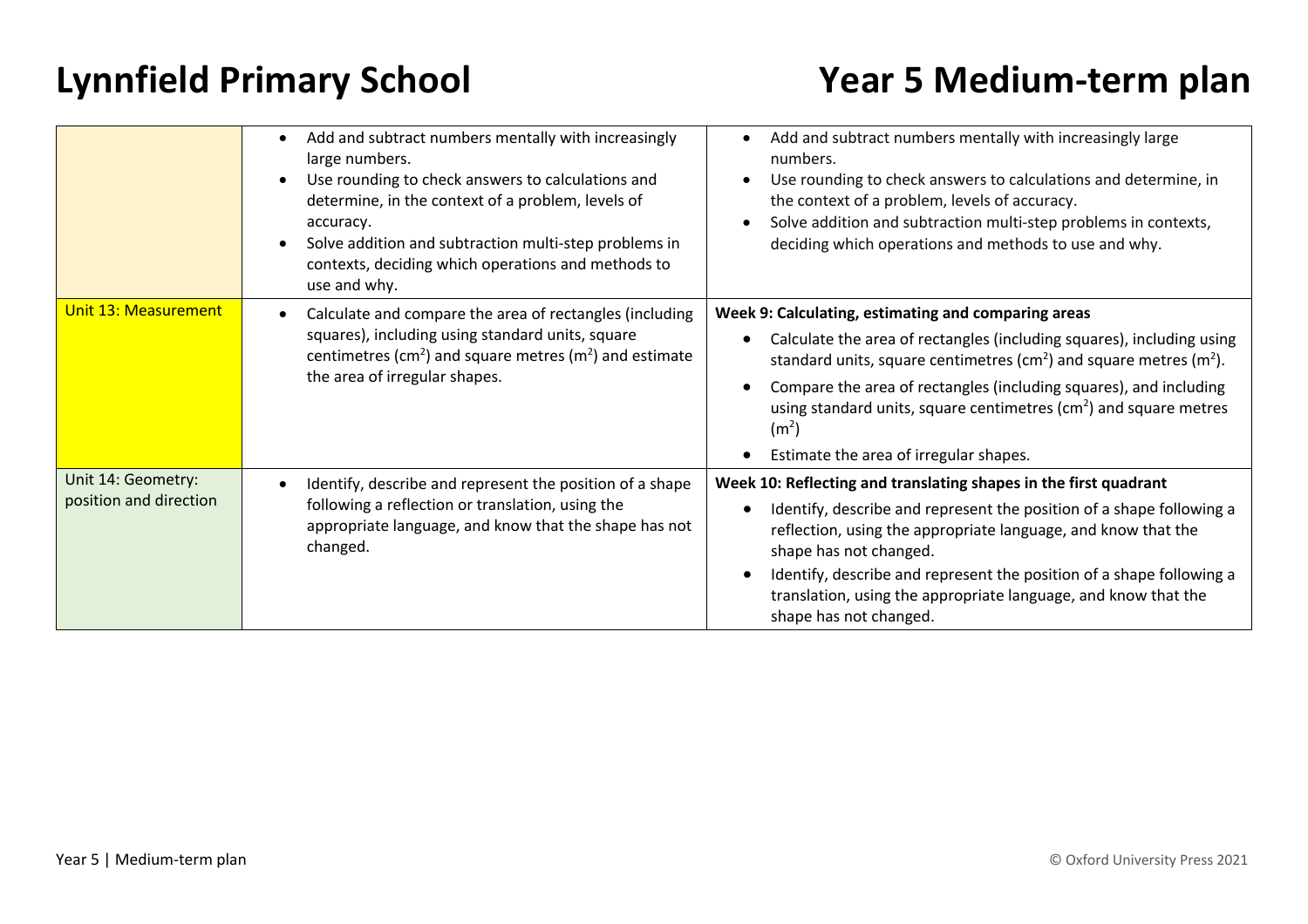| Term 3                                                                                                                                                                                                                                                          |                                                                                                                                                                                                                                                                                                                                                                                                                                                                                                                                                                                                                                                                                 |                                                                                                                                                                                                                                                                                                                                                                                                                                                        |  |
|-----------------------------------------------------------------------------------------------------------------------------------------------------------------------------------------------------------------------------------------------------------------|---------------------------------------------------------------------------------------------------------------------------------------------------------------------------------------------------------------------------------------------------------------------------------------------------------------------------------------------------------------------------------------------------------------------------------------------------------------------------------------------------------------------------------------------------------------------------------------------------------------------------------------------------------------------------------|--------------------------------------------------------------------------------------------------------------------------------------------------------------------------------------------------------------------------------------------------------------------------------------------------------------------------------------------------------------------------------------------------------------------------------------------------------|--|
| Unit                                                                                                                                                                                                                                                            | <b>NC objectives</b>                                                                                                                                                                                                                                                                                                                                                                                                                                                                                                                                                                                                                                                            | <b>Content</b>                                                                                                                                                                                                                                                                                                                                                                                                                                         |  |
| Unit 15: Number and<br>place value                                                                                                                                                                                                                              | Interpret negative numbers in context, count forwards<br>and backwards with positive and negative whole<br>numbers, including through zero.<br>Solve number problems and practical problems that<br>involve the above.                                                                                                                                                                                                                                                                                                                                                                                                                                                          | Week 1: Interpreting and solving problems involving negative numbers in<br>context<br>Interpret negative numbers in context.<br>$\bullet$<br>Count forwards and backwards with positive and negative whole<br>numbers, including through zero.<br>Solve number problems that involve all of the above.<br>$\bullet$<br>Solve practical problems that involve all of the above.<br>$\bullet$                                                            |  |
| Unit 16: Multiplication<br>and division                                                                                                                                                                                                                         | Know and use the vocabulary of prime numbers, prime<br>factors and composite (non-prime) numbers.<br>Multiply and divide whole numbers and those involving<br>$\bullet$<br>decimals by 10, 100 and 1000.<br>Recognize and use square numbers and cube numbers,<br>and the notation for squared $(2)$ and cubed $(3)$ .<br>Solve problems involving multiplication and division<br>$\bullet$<br>including using their knowledge of factors and<br>multiples, squares and cubes.<br>solve problems involving addition, subtraction,<br>$\bullet$                                                                                                                                  | Week 2: Recognize and represent square and cube numbers<br>Know and use the vocabulary of prime numbers, prime factors and<br>composite (non-prime) numbers.<br>Recognize and use square numbers and cube numbers, and the<br>notation for squared $(^2)$ and cubed $(^3)$ .<br>Week 3: Multiply and divide whole and decimal numbers by 10, 100 and<br>1000<br>Multiply and divide whole numbers and those involving decimals by<br>10, 100 and 1000. |  |
| multiplication and division and a combination of these,<br>including understanding the meaning of the equals<br>sign.<br>Solve problems involving multiplication and division,<br>including scaling by simple fractions and problems<br>involving simple rates. | Week 4: Solve problems strategically, using squares, cubes, equivalence,<br>and including simple rates<br>Recognize and use square numbers and cube numbers, and the<br>notation for squared $(^2)$ and cubed $(^3)$ .<br>Solve problems involving multiplication and division including using<br>their knowledge of factors and multiples, squares and cubes.<br>Solve problems, involving addition, subtraction, multiplication and<br>division and a combination of these, including understanding the<br>meaning of the equals sign.<br>Solve problems involving multiplication and division, including<br>scaling by simple fractions and problems involving simple rates. |                                                                                                                                                                                                                                                                                                                                                                                                                                                        |  |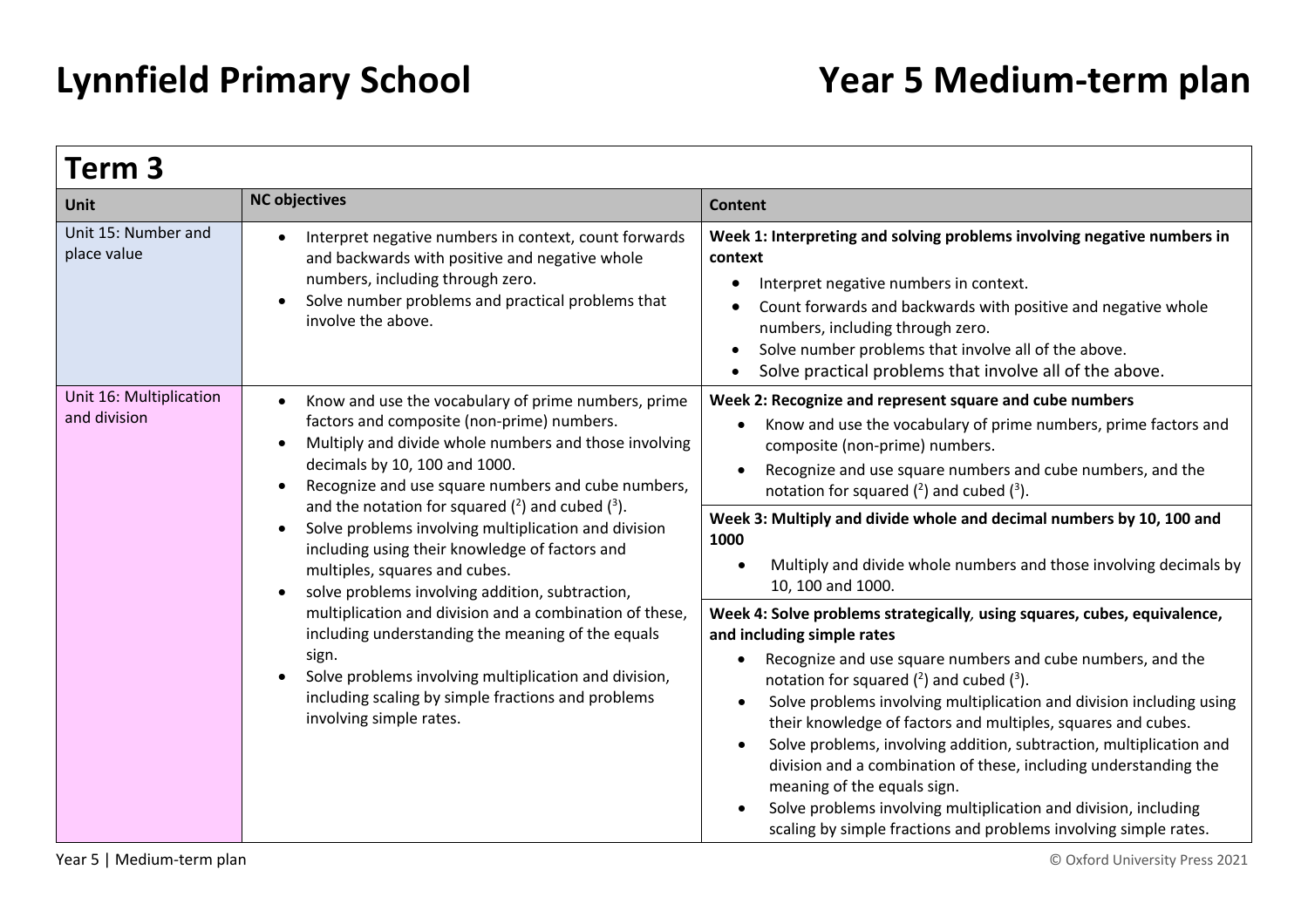| Unit 17: Geometry:<br>properties of shapes                    | Identify 3D shapes, including cubes and other cuboids,<br>from 2D representations.                                                                                                                                                                                                                                                                                                                                                                                                                                                                                                                                                                                                                                                                                                                                                                                                                              | Week 5: Identifying and naming 3D shapes from 2D representations<br>Identify 3D shapes, including cubes and other cuboids, from 2D<br>representations.                                                                                                                                                                                                                                                                                                                                                                                                                                |
|---------------------------------------------------------------|-----------------------------------------------------------------------------------------------------------------------------------------------------------------------------------------------------------------------------------------------------------------------------------------------------------------------------------------------------------------------------------------------------------------------------------------------------------------------------------------------------------------------------------------------------------------------------------------------------------------------------------------------------------------------------------------------------------------------------------------------------------------------------------------------------------------------------------------------------------------------------------------------------------------|---------------------------------------------------------------------------------------------------------------------------------------------------------------------------------------------------------------------------------------------------------------------------------------------------------------------------------------------------------------------------------------------------------------------------------------------------------------------------------------------------------------------------------------------------------------------------------------|
| Unit 18: Fractions<br>(including decimals and<br>percentages) | Add and subtract fractions with the same denominator<br>and denominators that are multiples of the same<br>number.<br>Multiply proper fractions and mixed numbers by whole<br>numbers, supported by materials and diagrams.<br>Round decimals with two decimal places to the nearest<br>whole number and to one decimal place.<br>Read, write, order and compare numbers with up to<br>three decimal places.<br>Solve problems involving number up to three decimal<br>places.<br>Recognize the per cent symbol (%) and understand that<br>per cent relates to 'number of parts per 100', and write<br>percentages as a fraction with denominator 100, and as<br>a decimal.<br>Solve problems which require knowing percentage and<br>decimal equivalents of $\frac{1}{2}$ , $\frac{1}{4}$ , $\frac{1}{5}$ , $\frac{2}{5}$ , $\frac{4}{5}$ and those<br>fractions with a denominator of a multiple of 10 or 25. | <b>Week 6: Operating on fractions</b><br>Add and subtract fractions with the same denominator.<br>Add and subtract fractions with denominators that are multiples of<br>the same number.<br>Multiply proper fractions by whole numbers, supported by<br>materials and diagrams.<br>Multiply mixed numbers by whole numbers, supported by materials<br>and diagrams.<br>Week 7: Percentages and problem solving<br>• Round decimals with two decimal places to the nearest whole<br>number and to one decimal place.                                                                   |
|                                                               |                                                                                                                                                                                                                                                                                                                                                                                                                                                                                                                                                                                                                                                                                                                                                                                                                                                                                                                 | Read, write, order and compare numbers with up to three decimal<br>places.<br>Solve problems involving number up to three decimal places.<br>$\bullet$<br>Recognize the per cent symbol (%) and understand that per cent<br>relates to 'number of parts per 100'.<br>Write percentages as a fraction with denominator 100, and as a<br>decimal.<br>• Solve problems which require knowing percentage and decimal<br>equivalents of $\frac{1}{2}$ , $\frac{1}{4}$ , $\frac{1}{5}$ , $\frac{2}{5}$ , $\frac{4}{5}$ and those fractions with a<br>denominator of a multiple of 10 or 25. |
| <b>Unit 19: Statistics</b>                                    | Complete, read and interpret information in tables,<br>including timetables.                                                                                                                                                                                                                                                                                                                                                                                                                                                                                                                                                                                                                                                                                                                                                                                                                                    | Week 8: Presenting and interpreting data in tables<br>Complete, read and interpret information in tables, including<br>$\bullet$<br>timetables.                                                                                                                                                                                                                                                                                                                                                                                                                                       |
| Unit 20: Addition and<br>subtraction                          | Add and subtract whole numbers with more than four<br>digits, including using formal written methods<br>(columnar addition and subtraction).                                                                                                                                                                                                                                                                                                                                                                                                                                                                                                                                                                                                                                                                                                                                                                    | Week 9: Making decisions when calculating<br>Add and subtract whole numbers with more than four digits,<br>including using formal written methods (columnar addition and<br>subtraction).                                                                                                                                                                                                                                                                                                                                                                                             |